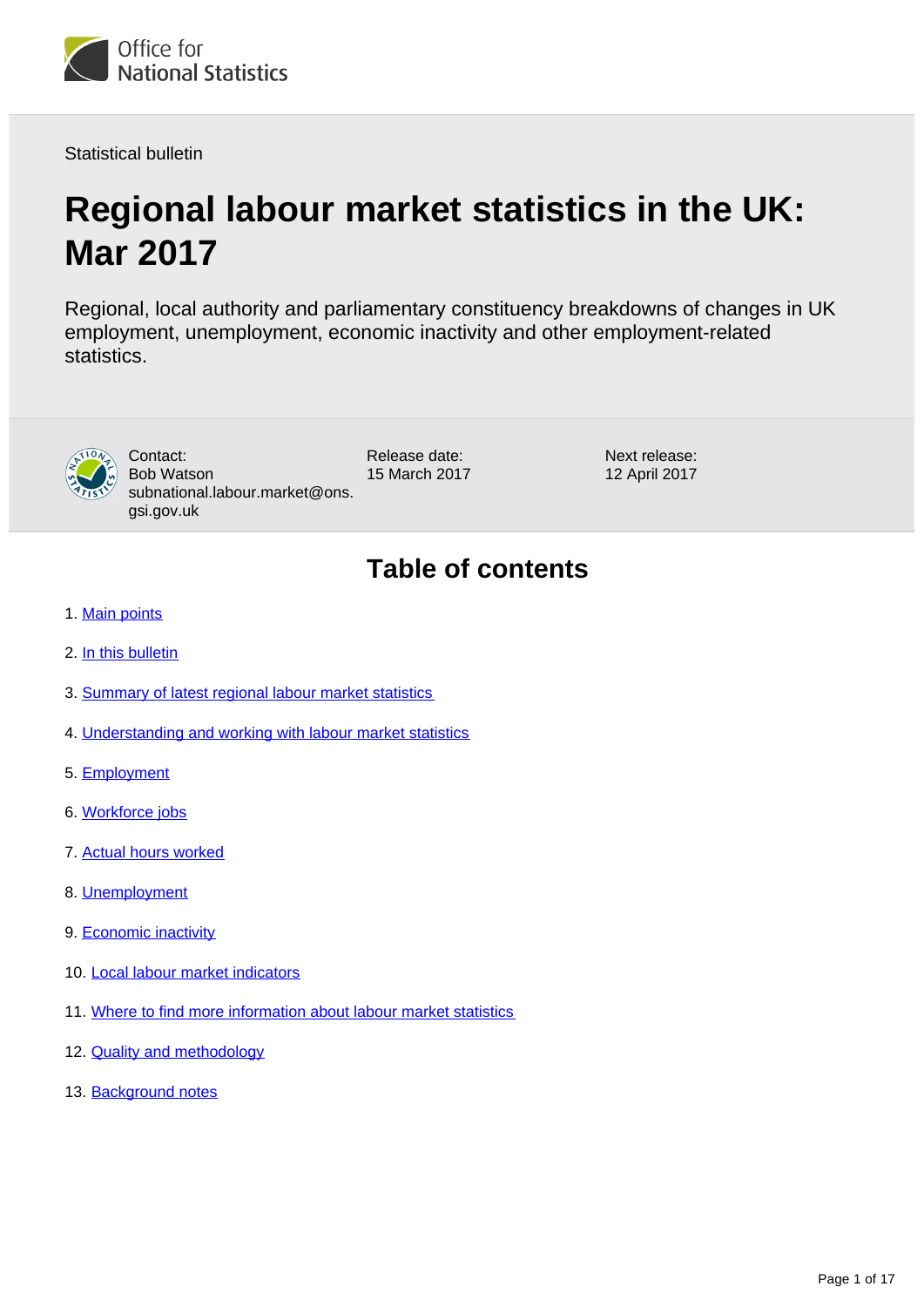## <span id="page-1-0"></span>**1 . Main points**

For the 3 months ending January 2017, the highest employment rate in the UK was in the South East (78.5%) and the lowest was in Northern Ireland (69.4%). The employment rate estimates for those aged 16 to 64 for November 2016 to January 2017 compared with August to October 2016, showed few large movements for the regions and countries of the UK.

For the 3 months ending January 2017, the highest unemployment rate in the UK was in the North East (6.8%) and the lowest was in the South East (3.5%). The unemployment rate estimates for November 2016 to January 2017 compared with August to October 2016, are showing few large changes for the regions of the UK.

For the 3 months ending January 2017, the highest economic inactivity rate in the UK was in Northern Ireland (26.2%) and the lowest was in the South East (18.6%). The largest change in the economic inactivity rate, compared with the same period last year, was in Scotland, which increased by 1.9 percentage points.

Between September 2016 and December 2016, the largest increase in workforce jobs in the UK was in the East of England, at 33,000. The largest decrease was in the South East at 11,000.

In December 2016, the region with the highest proportion of workforce jobs in the service sector was London at 92.2%, which had decreased by 0.3 percentage points since September 2016. The East Midlands had the highest proportion of jobs in the production sector at 13.7%.

The highest average actual weekly hours worked, for the 12 months ending September 2016, was in London at 33.5 hours and lowest in the South West at 31.3 hours. For full-time workers, it was highest in London at 38.2 hours and for part-time workers it was highest in Northern Ireland at 17.1 hours.

## <span id="page-1-1"></span>**2 . In this bulletin**

This bulletin shows the latest main labour market statistics for the regions and countries of the UK, along with statistics for local authorities, travel-to-work areas and parliamentary constituencies.

Data for [Northern](https://www.economy-ni.gov.uk/articles/labour-force-survey#toc-1) Ireland, although included in this bulletin, are available separately, in full, in the Northern [Ireland Labour Market Report](https://www.economy-ni.gov.uk/articles/labour-force-survey#toc-1) on the Northern Ireland Statistics and Research Agency (NISRA) website.

### **Updated this month**

Labour Force Survey estimates for the period November 2016 to January 2017 Public and private sector employment for December 2016 Workforce jobs estimates for December 2016

#### **Also in this release**

Annual Population Survey estimates for the period October 2015 to September 2016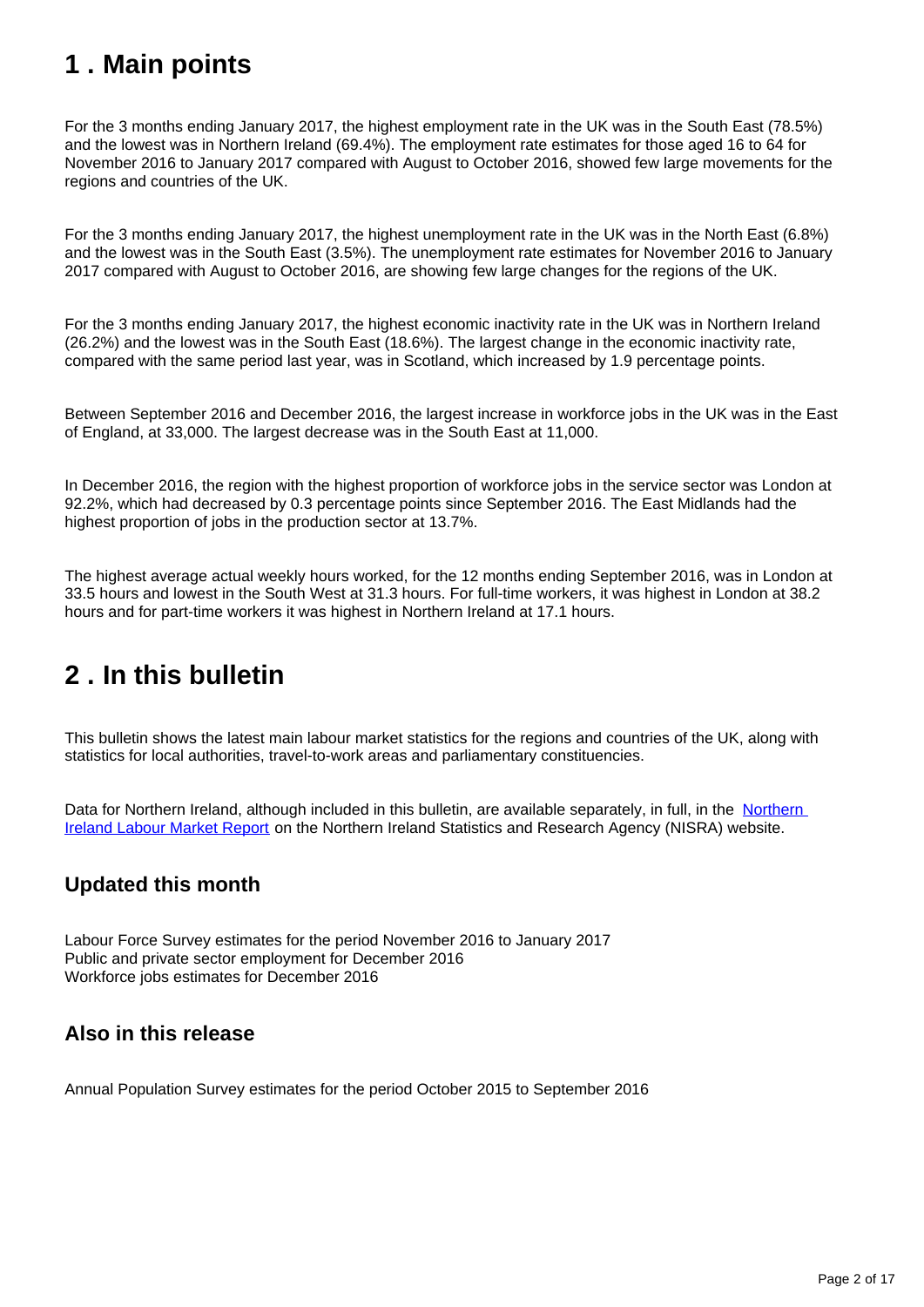## <span id="page-2-0"></span>**3 . Summary of latest regional labour market statistics**

Table 1 shows the latest estimates for employment, unemployment and economic inactivity for November 2016 to January 2017 and a comparison with the previous quarter (August to October 2016). Comparing non-overlapping periods (November 2016 to January 2017 with August to October 2016) provides a more robust short-term comparison.

#### **Table 1: Summary of latest headline estimates for regions of the UK, seasonally adjusted, November 2016 to January 2017**

UK regions

|                             | rate <sup>1</sup> (%)<br>aged 16 to<br>64 | Employment Change on Aug<br>to Oct 2016 | Unemployment<br>rate <sup>2</sup> (%) aged<br>16 and over | Change on<br>Aug to Oct<br>2016 | Inactivity<br>rate $3(%)$<br>aged 16<br>to $64$ | Change on<br>Aug to Oct<br>2016 |
|-----------------------------|-------------------------------------------|-----------------------------------------|-----------------------------------------------------------|---------------------------------|-------------------------------------------------|---------------------------------|
| United Kingdom              | 74.6                                      | 0.2                                     | 4.7                                                       | $-0.1$                          | 21.6                                            | $-0.1$                          |
| <b>Great Britain</b>        | 74.7                                      | 0.2                                     | 4.7                                                       | $-0.1$                          | 21.5                                            | $-0.1$                          |
| England                     | 74.9                                      | 0.1                                     | 4.7                                                       | $-0.1$                          | 21.3                                            | $-0.1$                          |
| North East                  | 70.7                                      | $-0.2$                                  | 6.8                                                       | 0.3                             | 24.1                                            | 0.0                             |
| North West                  | 73.1                                      | 0.6                                     | 4.9                                                       | $-0.5$                          | 23.1                                            | $-0.2$                          |
| Yorkshire and<br>The Humber | 72.9                                      | $-0.4$                                  | 5.3                                                       | 0.0                             | 22.9                                            | 0.5                             |
| <b>East Midlands</b>        | 75.7                                      | 0.4                                     | 4.3                                                       | $-0.4$                          | 20.9                                            | 0.0                             |
| <b>West Midlands</b>        | 72.4                                      | $-0.4$                                  | 5.6                                                       | 0.3                             | 23.2                                            | 0.2                             |
| East                        | 76.6                                      | 0.0                                     | 4.4                                                       | $-0.3$                          | 19.8                                            | 0.2                             |
| London                      | 73.5                                      | $-0.2$                                  | 5.6                                                       | 0.2                             | 22.0                                            | 0.0                             |
| South East                  | 78.5                                      | 0.4                                     | 3.5                                                       | 0.0                             | 18.6                                            | $-0.5$                          |
| South West                  | 78.2                                      | 0.9                                     | 3.6                                                       | $-0.2$                          | 18.8                                            | $-0.8$                          |
| Wales                       | 73.3                                      | 0.4                                     | 4.4                                                       | 0.1                             | 23.3                                            | $-0.4$                          |
| Scotland                    | 73.7                                      | 0.4                                     | 4.7                                                       | $-0.6$                          | 22.6                                            | 0.0                             |
| Northern Ireland            | 69.4                                      | $-0.1$                                  | 5.7                                                       | 0.1                             | 26.2                                            | 0.0                             |

Source: Office for National Statistics

Notes:

1. Calculation of headline employment rate: Number of employed people aged from 16 to 64 divided by the population aged from 16 to 64. Population is the sum of employed plus unemployed plus inactive.

2. Calculation of headline unemployment rate: Number of unemployed people aged 16 and over divided by the sum of employed people aged 16 and over plus unemployed people aged 16 and over.

3. Calculation of headline economic inactivity rate: Number of economically inactive people aged from 16 to 64 divided by the population aged from 16 to 64. Population is the sum of employed plus unemployed plus inactive.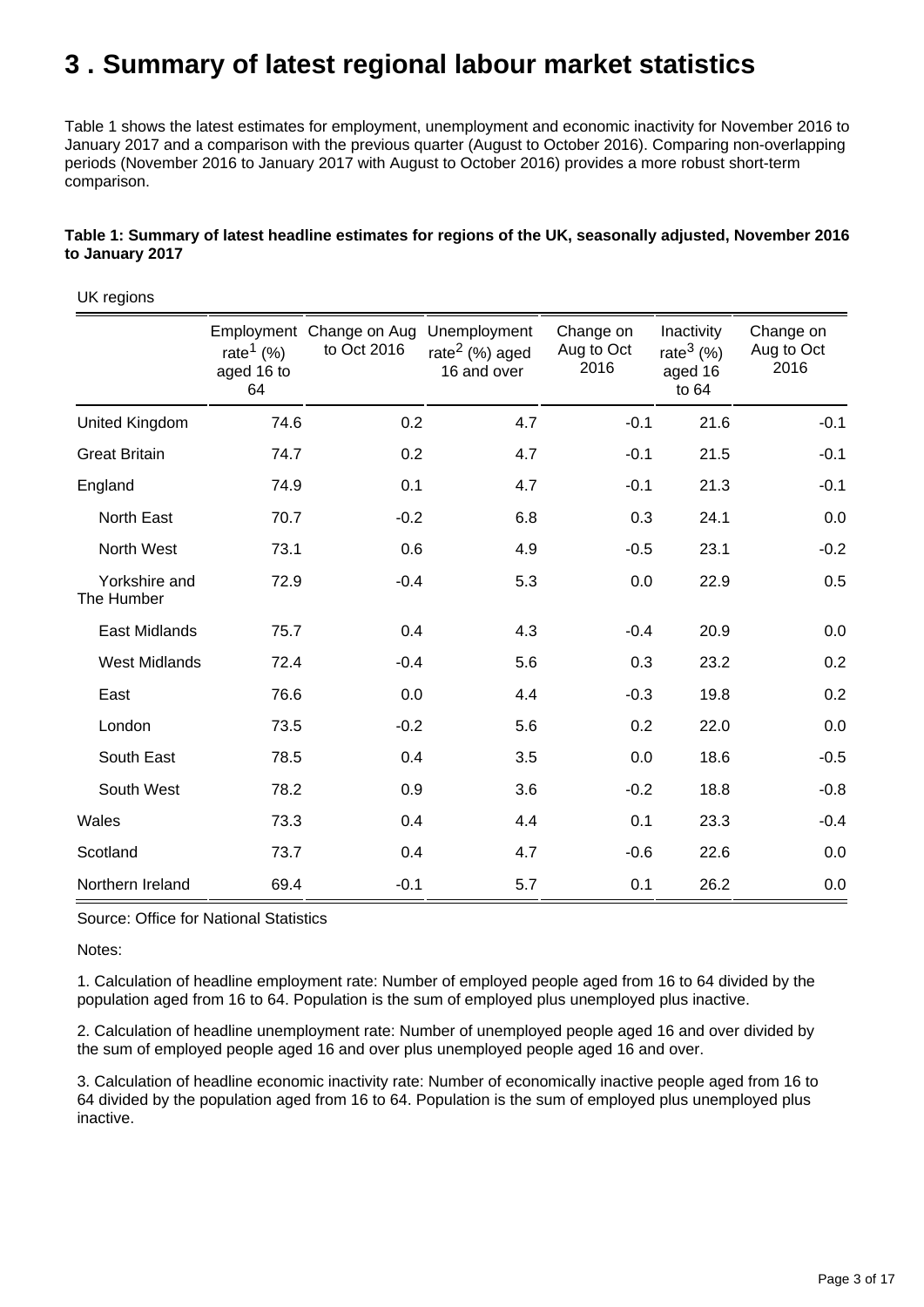## <span id="page-3-0"></span>**4 . Understanding and working with labour market statistics**

Labour market statistics measure many different aspects of work and jobs and provide an insight into the economy. They are also very much about people, including their participation in the labour force, the types of work they do, the earnings and benefits they receive and their working patterns.

We have developed a framework for labour market statistics to describe the concepts within the labour market and their relationship to each other. The framework is based on labour supply and demand.

Labour supply consists of people who are employed, as well as those people defined as unemployed or economically inactive, who are considered to be potential labour supply. Our framework distinguishes between these 3 categories of worker, and also between the different working arrangements of those in employment such as employees, the self-employed and those on government schemes.

Labour demand is represented by employers, who have a need for work to be done, and who offer compensation for this work to the employees who undertake it. Employers group this work to form jobs.

This approach has wide international acceptance, including by the International Labour Organisation (ILO). Users of labour market statistics include central and local government, economists, financial analysts, journalists, businesses, trade unions, employer associations, students, teachers, industrial tribunals, academic researchers and lobby groups.

They use them for the analysis, evaluation, monitoring and planning of the labour market and economy. Labour market statistics are also used for social analysis and help inform a wide range of government policies towards population groups of particular concern (women, young people, older people and jobless households).

#### **Labour market statuses**

Everybody aged 16 or over is either employed, unemployed or economically inactive. The employment estimates include all people in work including those working part-time. People not working are classed as unemployed if they have been looking for work within the last 4 weeks and are able to start work within the next 2 weeks. A common misconception is that the unemployment statistics are a count of people on benefits; this is not the case as they include unemployed people not claiming benefits.

Jobless people who have not been looking for work within the last 4 weeks or who are unable to start work within the next 2 weeks are classed as economically inactive. Examples of economically inactive people include people not looking for work because they are students, looking after the family or home, because of illness or disability, or because they have retired.

A [Glossary of Labour Market terms](https://www.ons.gov.uk/employmentandlabourmarket/peopleinwork/employmentandemployeetypes/methodologies/aguidetolabourmarketstatistics#glossary) is also available.

### **What is the relationship between the Annual Population Survey (APS) and the Labour Force Survey (LFS)?**

The Labour Force Survey (LFS) is a household survey using international definitions of employment, unemployment and economic inactivity and compiles a wide range of related topics such as occupation, training, hours of work and personal characteristics of household members aged 16 years and over. Estimates are produced every month for a rolling 3-monthly period; for example, February to April data in a release will be followed by data for March to May in the next release.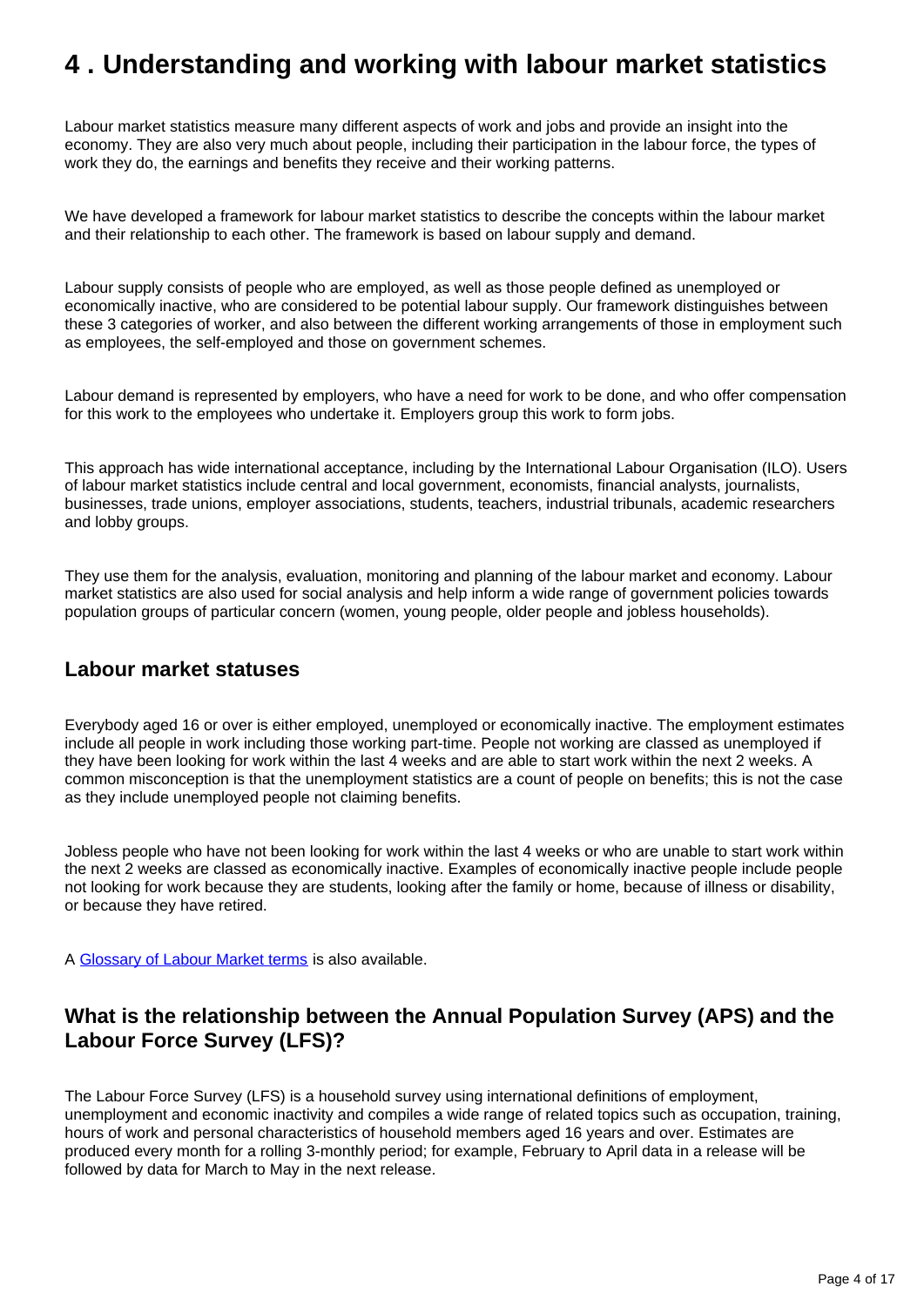The Annual Population Survey (APS), which began in 2004, is compiled from interviews for the LFS, along with additional regional samples. The APS comprises the main variables from the LFS, with a much larger sample size. Consequently the APS supports more detailed breakdowns than can be reliably produced from the LFS. Estimates are produced every quarter for a rolling annual period; for example, January to December data will be followed by data for April to March when they are next updated.

This bulletin includes labour market estimates at a regional level from the LFS on total employment, unemployment and economic inactivity. More detailed regional estimates for employment by age, full-time and part-time working, economic activity and economic inactivity by age, and reasons for economic inactivity are provided using the APS. Any estimates for geographic areas below regional level are provided using the APS. In tables where APS estimates are provided for detailed geographic areas, regional and national estimates are also provided from APS for comparability.

#### **Making comparisons with earlier data**

The most robust estimates of short-term movements in estimates derived from the Labour Force Survey (LFS) are obtained by comparing the estimates for November 2016 to January 2017 with the estimates for August to October 2016, which were first published on 14 December 2016. This provides a more robust estimate than comparing with the estimates for October to December 2016. This is because the November and December data are included within both estimates, so observed differences are only between October 2016 and January 2017. The LFS is representative of the UK population over a 3-month period, not for single month periods.

#### **Accuracy and reliability of survey estimates**

Most of the figures in this statistical bulletin come from surveys of households or businesses. Surveys gather information from a sample rather than from the whole population. The sample is designed carefully to allow for this, and to be as accurate as possible given practical limitations such as time and cost constraints, but results from sample surveys are always estimates, not precise figures. This means that they are subject to a margin of error which can have an impact on how changes in the numbers should be interpreted, especially in the short term.

Changes in the numbers reported in this statistical bulletin (and especially the rates) between 3-month periods are usually not greater than the margin of error. In practice, this means that small, short-term movements in reported rates (for example, within plus or minus 0.3 percentage points) should be treated as indicative, and considered alongside medium and long-term patterns in the series and corresponding movements in administrative sources, where available, to give a fuller picture.

Further information is available in Quality information, in the Quality and methodology section.

### **Seasonal adjustment**

All estimates discussed in this statistical bulletin are seasonally adjusted except where otherwise stated. Like many economic indicators, the labour market is affected by factors that tend to occur at around the same time every year; for example, school leavers entering the labour market in July and whether Easter falls in March or April. In order to compare movements other than annual changes in labour market statistics, the data are seasonally adjusted to remove the effects of seasonal factors and the arrangement of the calendar.

A [Glossary of Labour Market terms](https://www.ons.gov.uk/employmentandlabourmarket/peopleinwork/employmentandemployeetypes/methodologies/aguidetolabourmarketstatistics#glossary) is also available.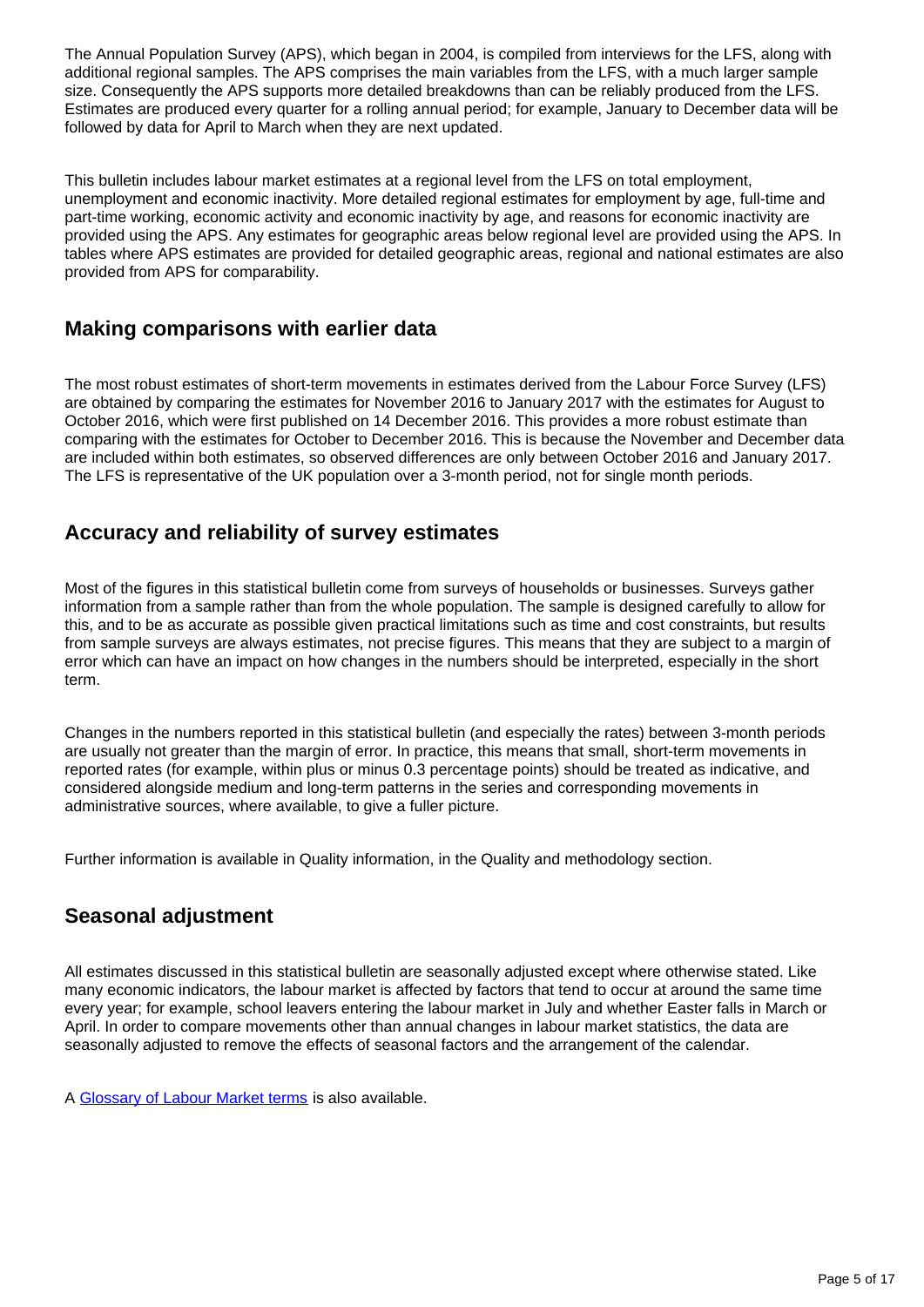### **Where to find explanatory information**

We have produced a number of items to help aid understanding and highlight common misunderstandings of labour market statistics, all of which are available on our website:

- [interpreting labour market statistics](https://www.ons.gov.uk/employmentandlabourmarket/peopleinwork/employmentandemployeetypes/articles/singlemonthlabourforcesurveyestimates/december2016)
- a detailed quide to labour market statistics
- [a glossary of labour market terms](https://www.ons.gov.uk/employmentandlabourmarket/peopleinwork/employmentandemployeetypes/methodologies/aguidetolabourmarketstatistics#glossary)

## <span id="page-5-0"></span>**5 . Employment**

Employment measures the number of people in work; it differs from the number of jobs because some people have more than one job.

Employment consists of employees, self-employed people, unpaid family workers and people on governmentsupported training and employment programmes. Unpaid family workers are people who work in a family business who do not receive a formal wage or salary but benefit from the profits of that business. The government-supported training and employment programmes series does not include all people on these programmes; it only includes people engaging in any form of work, work experience or work-related training who are not included in the employees or self-employed series. People on these programmes not engaging in any form of work, work experience or work-related training are not included in the employment estimates; they are classified as unemployed or economically inactive.

An article [comparison between estimates of employment and jobs](http://www.ons.gov.uk/employmentandlabourmarket/peopleinwork/employmentandemployeetypes/articles/reconciliationofestimatesofjobs/latest) is available on our website.

A [Glossary of Labour Market terms](https://www.ons.gov.uk/employmentandlabourmarket/peopleinwork/employmentandemployeetypes/methodologies/aguidetolabourmarketstatistics#glossary) is also available.

#### **Regional employment**

The employment rate for people aged from 16 to 64 for the UK was 74.6% for the period November 2016 to January 2017. This is an increase of 0.2 percentage points compared with the previous period (August to October 2016).

The UK region with the highest employment rate was the South East at 78.5%, followed by the South West at 78.2% and the East of England at 76.6%. The highest rate for the same period last year was in the East of England and the South East, both at 77.9%.

The region with the lowest employment rate was Northern Ireland at 69.4%, followed by the North East at 70.7% and the West Midlands at 72.4%. The lowest rate for the same period last year was also in Northern Ireland at 68.9%.

The largest increase in the employment rate estimates compared with the previous period (August to October 2016) was for the South West, at 0.9 percentage points, followed by the North West, at 0.6 percentage points. Neither of these increases is particularly large, with both regions showing a pattern of relatively flat employment rates over recent periods.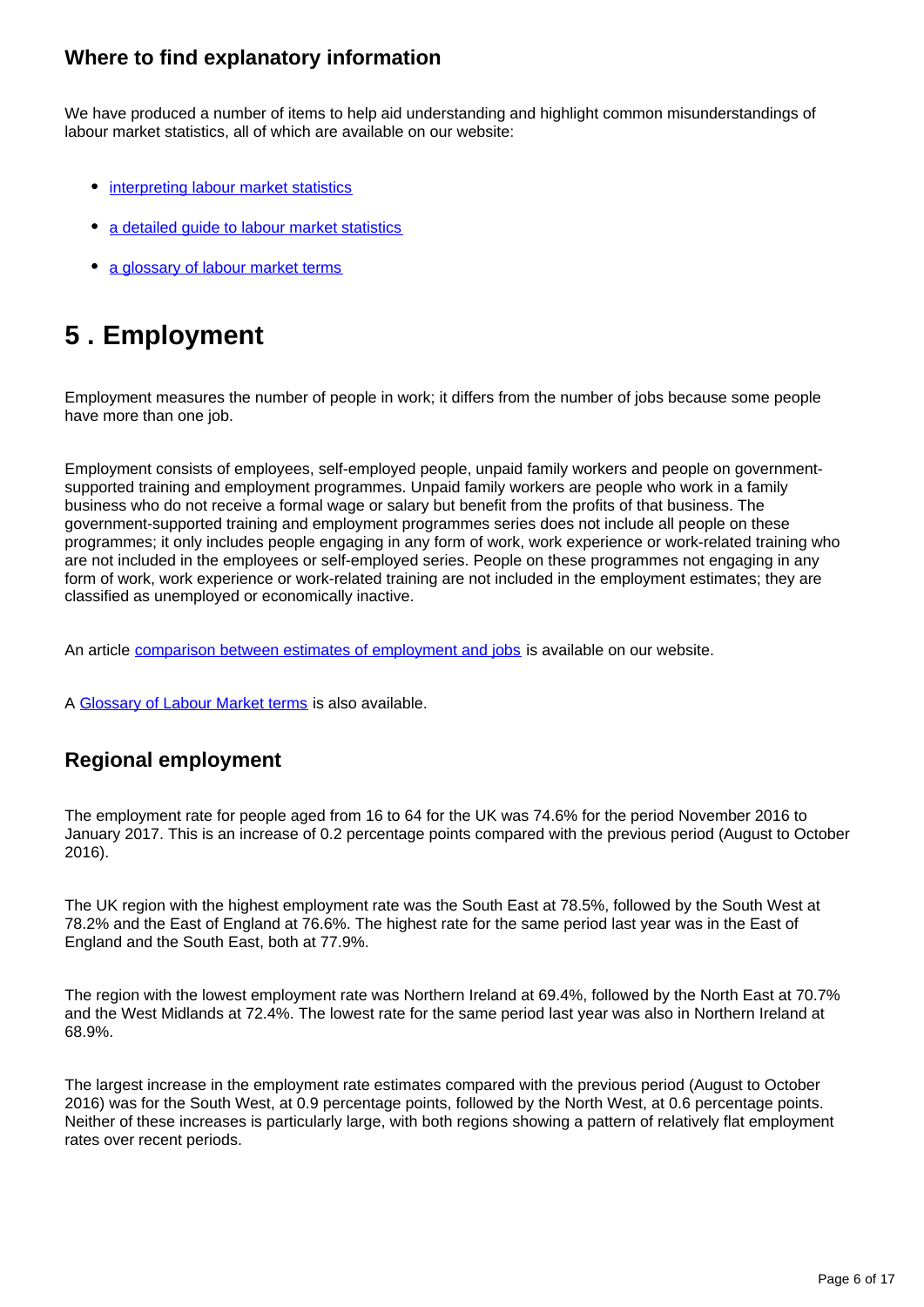The largest decrease in the employment rate estimates were for Yorkshire and The Humber and the West Midlands, both at just 0.4 percentage points, followed by the North East and London, both at 0.2 percentage points. After some recent volatility in estimates, the regions now generally have flat or very slowly increasing employment rates.

#### **Figure 1: Employment rates by region and comparison year on year, seasonally adjusted, November 2015 to January 2016 and November 2016 to January 2017**



#### **UK regions**

#### **Source: Labour Force Survey: Office for National Statistics**

Over the year, the region with the largest increase in the employment rate was Wales, with an increase of 1.6 percentage points, followed by the East Midlands and West Midlands, both with an increase of 1.3 percentage points.

The East of England had the largest decrease in the employment rate at 1.3 percentage points, followed by Scotland at 0.7 percentage points.

#### **Where to find data about employment**

Employment estimates are available for each region in [Dataset HI00 – Headline LFS indicators for all UK regions](http://www.ons.gov.uk/employmentandlabourmarket/peopleinwork/employmentandemployeetypes/datasets/headlinelabourforcesurveyindicatorsforallregionshi00) and [HI01 to HI12 – Headline indicators for individual UK regions \(Tabs 1 and 2\)](http://www.ons.gov.uk/employmentandlabourmarket/peopleinwork/employmentandemployeetypes/bulletins/regionallabourmarket/jan2017/relateddata/) , and [Datasets LI01 to LI05 Local](http://www.ons.gov.uk/employmentandlabourmarket/peopleinwork/employmentandemployeetypes/bulletins/regionallabourmarket/jan2017/relateddata/)  [indicators for sub-regional areas of Great Britain](http://www.ons.gov.uk/employmentandlabourmarket/peopleinwork/employmentandemployeetypes/bulletins/regionallabourmarket/jan2017/relateddata/), for this and further estimate breakdowns by age or geographies.

These tables contain data produced from the Labour Force Survey (LFS) and Annual Population Survey (APS). A note in the section Understanding and working with labour market statistics on the relationship between the LFS and APS entitled What is the relationship between the APS and the LFS? is included in this bulletin.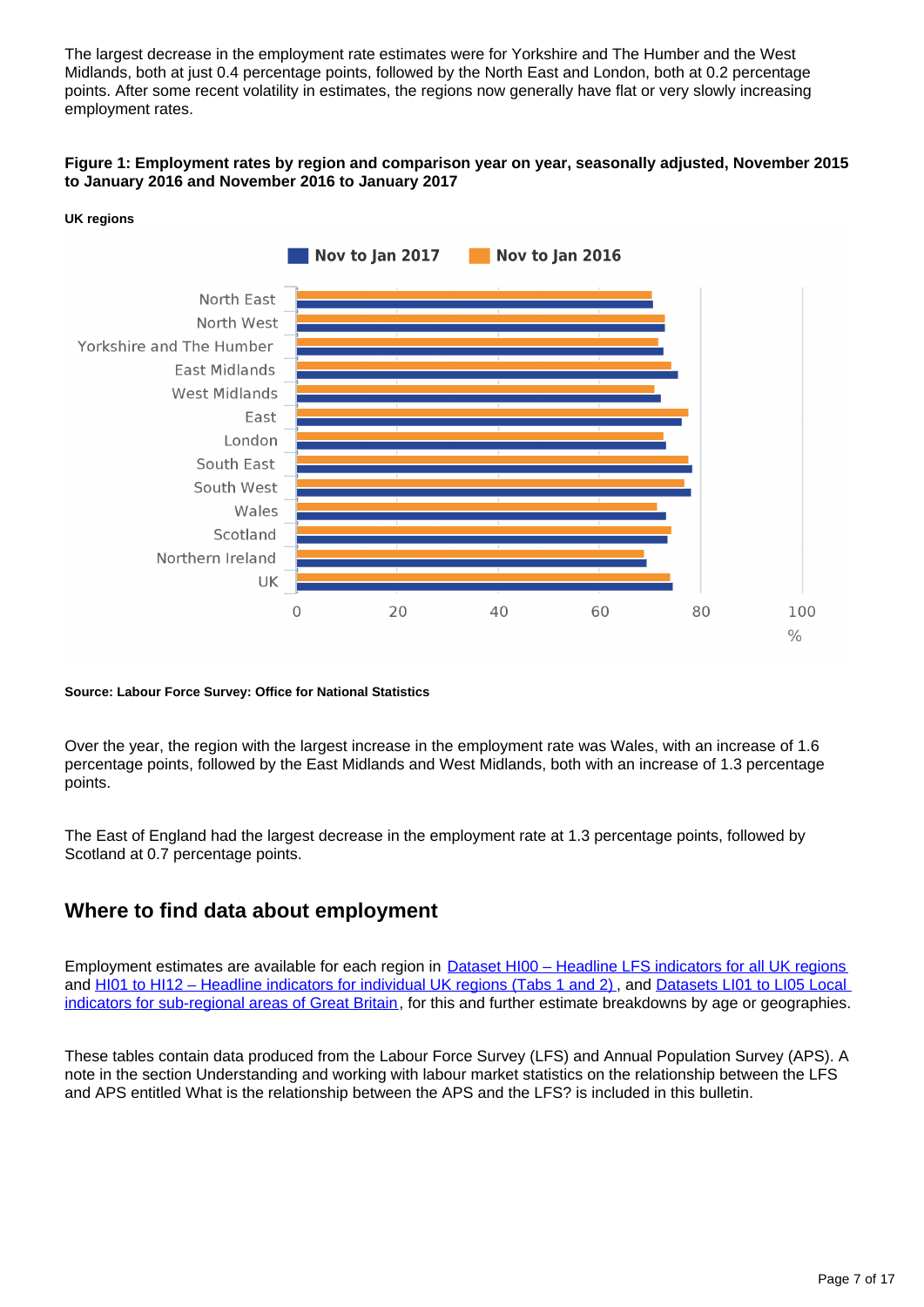## <span id="page-7-0"></span>**6 . Workforce jobs**

Workforce jobs measures the number of filled jobs in the economy. The estimates are mainly sourced from employer surveys such as the Short-Term Employment Surveys (STES) and the Quarterly Public Sector Employment Survey (QPSES). Workforce jobs is a different concept from employment, which is sourced from the Labour Force Survey (LFS), as employment is an estimate of people and some people have more than 1 job.

A [comparison between estimates of employment and jobs](http://www.ons.gov.uk/employmentandlabourmarket/peopleinwork/employmentandemployeetypes/articles/reconciliationofestimatesofjobs/latest) article is published on our website.

A [Glossary of Labour Market terms](https://www.ons.gov.uk/employmentandlabourmarket/peopleinwork/employmentandemployeetypes/methodologies/aguidetolabourmarketstatistics#glossary) is also available.

The service sector consists of the following industries:

- wholesale and retail trade
- repair of motor vehicles and motor cycles, transport and storage
- accommodation and food service activities
- information and communication
- financial and insurance activities
- $\bullet$ real estate activities
- professional, scientific and technical activities
- administrative and support service activities
- public administration and defence
- compulsory social security
- education
- human health and social work activities
- arts, entertainment and recreation
- other service activities
- people employed by households

The production sector consists of the following industries:

- mining and quarrying
- manufacturing
- electricity, gas, steam and air conditioning supply
- water supply, sewerage, waste and remediation activities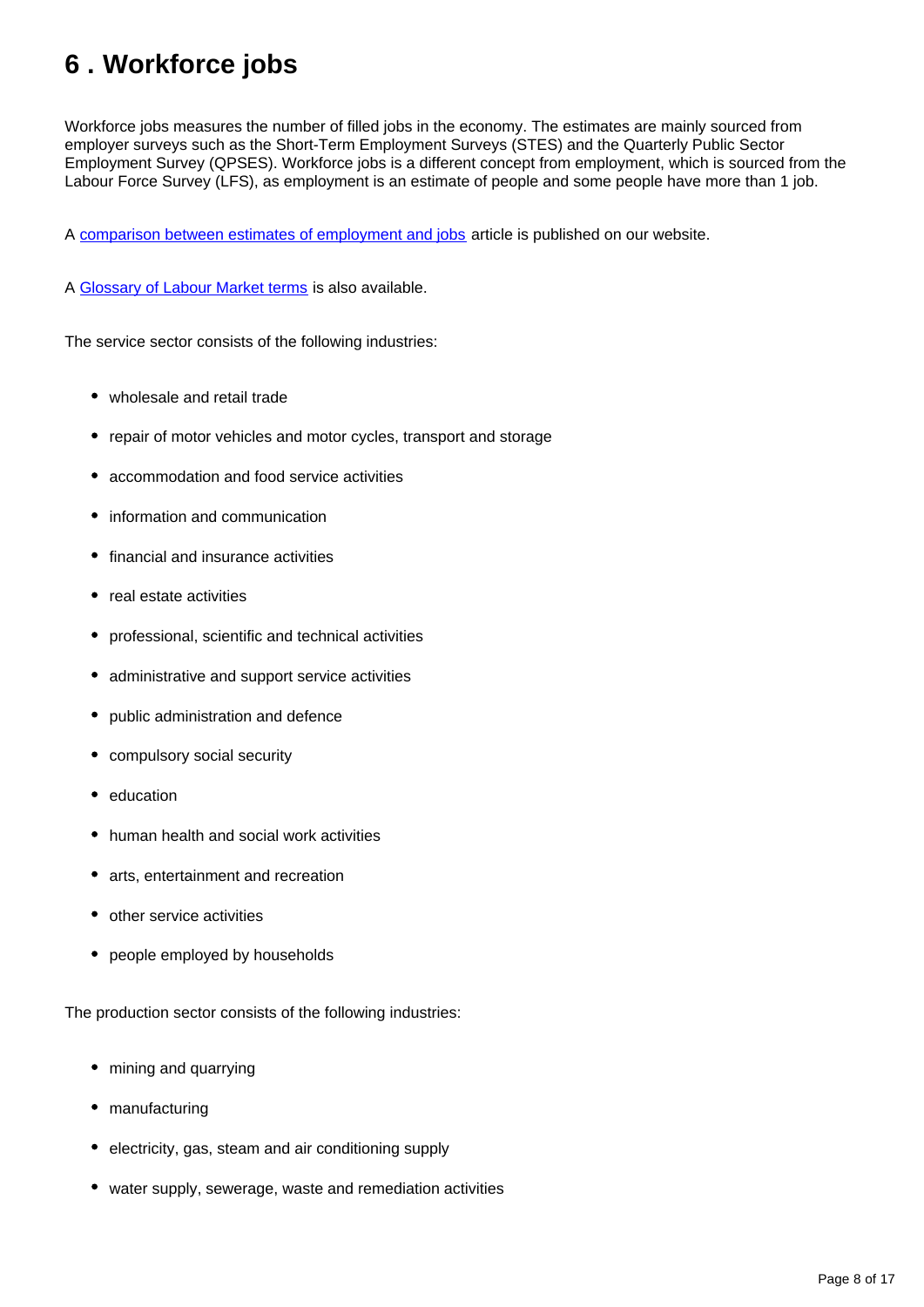The "other" sector consists of agriculture, forestry, and fishing and construction industries.

The [Northern Ireland](https://www.gov.uk/government/organisations/northern-ireland-statistics-and-research-agency) self-employed component of the workforce jobs is published by the Northern Ireland [Statistics and Research Agency](https://www.gov.uk/government/organisations/northern-ireland-statistics-and-research-agency) (NISRA) as part of the [Economic and Labour Market Statistics.](https://www.economy-ni.gov.uk/articles/about-nisra-elms)

### **Regional workforce jobs**

Workforce jobs increased in 7 of the 12 regions of the UK between September 2016 and December 2016. The largest increase of 33,000 was in the East of England, followed by the East Midlands, which increased by 26,000.

The largest decrease was in the South East, which decreased by 11,000, followed by the North West and the West Midlands, which both decreased by 8,000.

Compared with the same month last year (December 2015), the largest increase in workforce jobs was in London, with an increase of 106,000. The only decrease was in Wales, at 6,000.

#### **Figure 2: Change in workforce jobs, by region, seasonally adjusted, December 2015 and December 2016**



#### **Source: Office for National Statistics**

The East Midlands had the highest proportion of jobs in the production sector, at 13.7%, while London had the lowest proportion, at 2.8%. This is due to London having primarily service-based industries within its region, such as financial and administrative sectors.

For the service sector, London had the highest proportion, at 92.2%, whilst Wales had the lowest proportion at 77.8%. The service sector currently accounts for 83.6% of the total workforce jobs in the UK.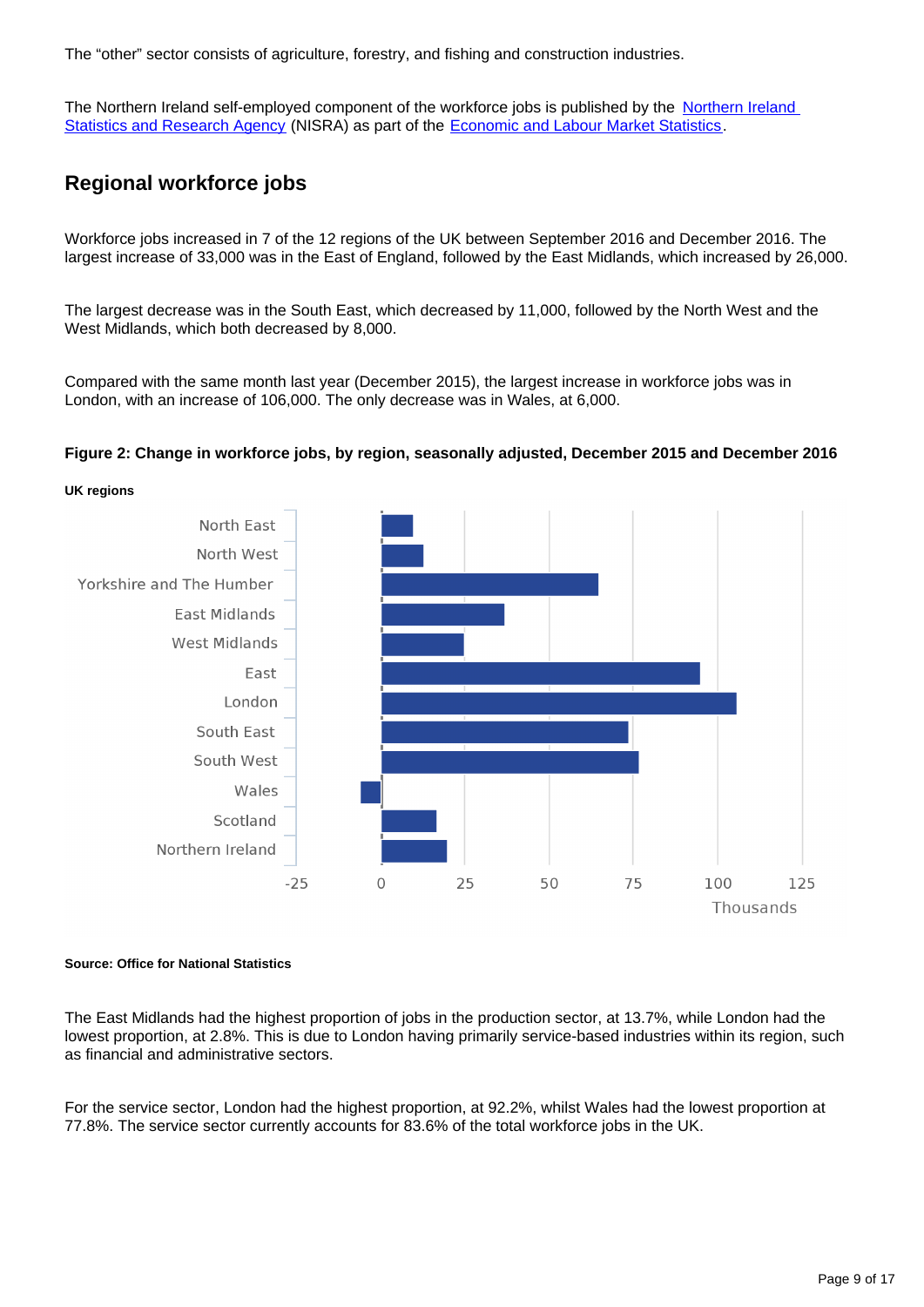#### **Figure 3: Proportion of workforce jobs by broad industry group, by region, December 2016**





**Source: Office for National Statistics**

#### **Where to find data about workforce jobs**

Workforce jobs estimates are available for each region in **Datasets HI01 to HI12 – Headline indicators for** [individual UK regions](http://www.ons.gov.uk/employmentandlabourmarket/peopleinwork/employmentandemployeetypes/bulletins/regionallabourmarket/jan2017/relateddata/) (Tabs 4 and 5).

While comparable estimates for workforce jobs by industry begin in 1978, there is information back to 1841, based on census data (not comparable with the latest estimates), available from [2011 Census Analysis](http://www.ons.gov.uk/ons/rel/census/2011-census-analysis/170-years-of-industry/index.html) on our website.

### <span id="page-9-0"></span>**7 . Actual hours worked**

Actual hours worked measures the number of hours worked in the economy. Changes in actual hours worked reflect changes in the number of people in employment and the average hours worked by those people.

A [Glossary of Labour Market terms](https://www.ons.gov.uk/employmentandlabourmarket/peopleinwork/employmentandemployeetypes/methodologies/aguidetolabourmarketstatistics#glossary) is also available.

### **Regional actual hours worked (first published 18 January 2017)**

For the period October 2015 to September 2016, the UK region with the highest average actual weekly hours worked (for all workers) was London at 33.5 hours, followed by Northern Ireland at 32.9 hours. The South West had the lowest number of hours worked at 31.3 hours.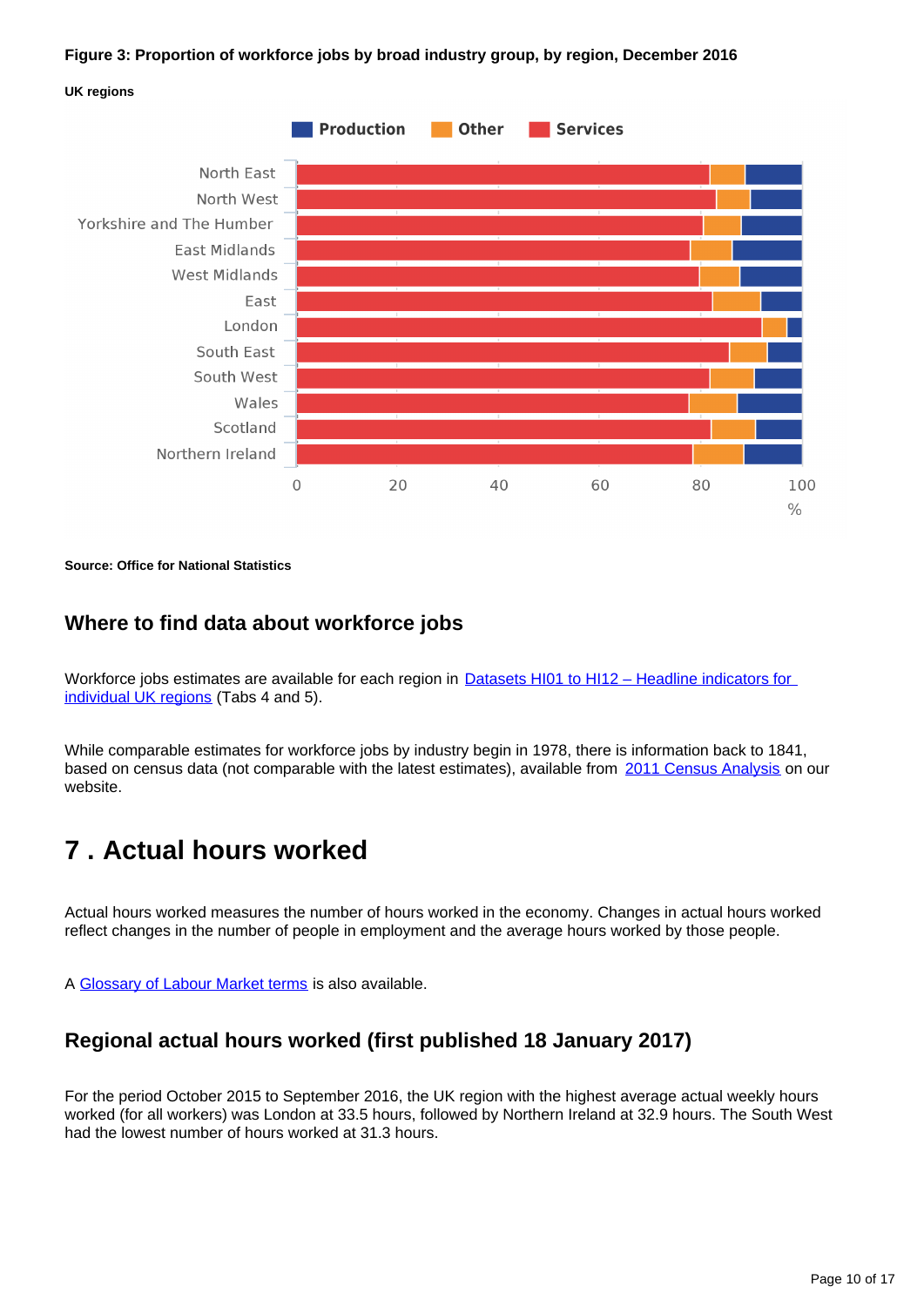The UK region with the largest increase in the average hours worked, compared with the same period last year (October 2014 to September 2015) was the South East, with an increase of 0.4 hours, a percentage increase of 1.4%. This was followed by the West Midlands and London, both with an increase of 0.2 hours (percentage increases of 0.5% and 0.7% respectively). The largest decrease in the average hours worked was in Northern Ireland, with a decrease of 0.7 hours (2.0%).

The region with the highest average actual weekly hours worked in full-time jobs was London, at 38.2 hours. This represents an increase of 0.3 hours and a percentage increase of 0.8%, compared with the same period last year. The lowest was Scotland at 36.4 hours, which has decreased by 0.2 hours, a percentage decrease of 0.5%. For part-time jobs, the region with the highest average hours worked was Northern Ireland at 17.1 hours and the lowest was the South West at 15.6 hours.

For men, the region with the highest average hours worked was Northern Ireland, at 38.3 hours and for women it was London, at 28.8 hours. The largest difference in average hours worked between men and women was in Northern Ireland, where men worked on average 11.5 more hours a week than women. The largest change compared with the same period last year (October 2014 to September 2015), was seen for women in the South East, where the average hours worked increased by 2.2%: increasing from 26.1 hours to 26.7 hours and Northern Ireland, where the average hours worked decreased by 2.2%: decreasing from 27.4 hours to 26.8 hours per week.

The region with the largest difference in total hours worked between men and women was London, where men worked a total of 34.0 million more hours than women. The region with the smallest difference was Northern Ireland, where men worked only 6.0 million more hours than women.

**Figure 4: Average (mean) actual weekly hours of work, by region and by sex, October 2015 to September 2016**



**UK regions**

**Source: Annual Population Survey: Office for National Statistics**

#### **Where to find data about hours worked**

Hours worked estimates are available for each region in Datasets HI01 to HI12 – Headline indicators for [individual UK regions](http://www.ons.gov.uk/employmentandlabourmarket/peopleinwork/employmentandemployeetypes/bulletins/regionallabourmarket/jan2017/relateddata/) (Tab 6). These estimates are based on data from the Annual Population Survey (APS).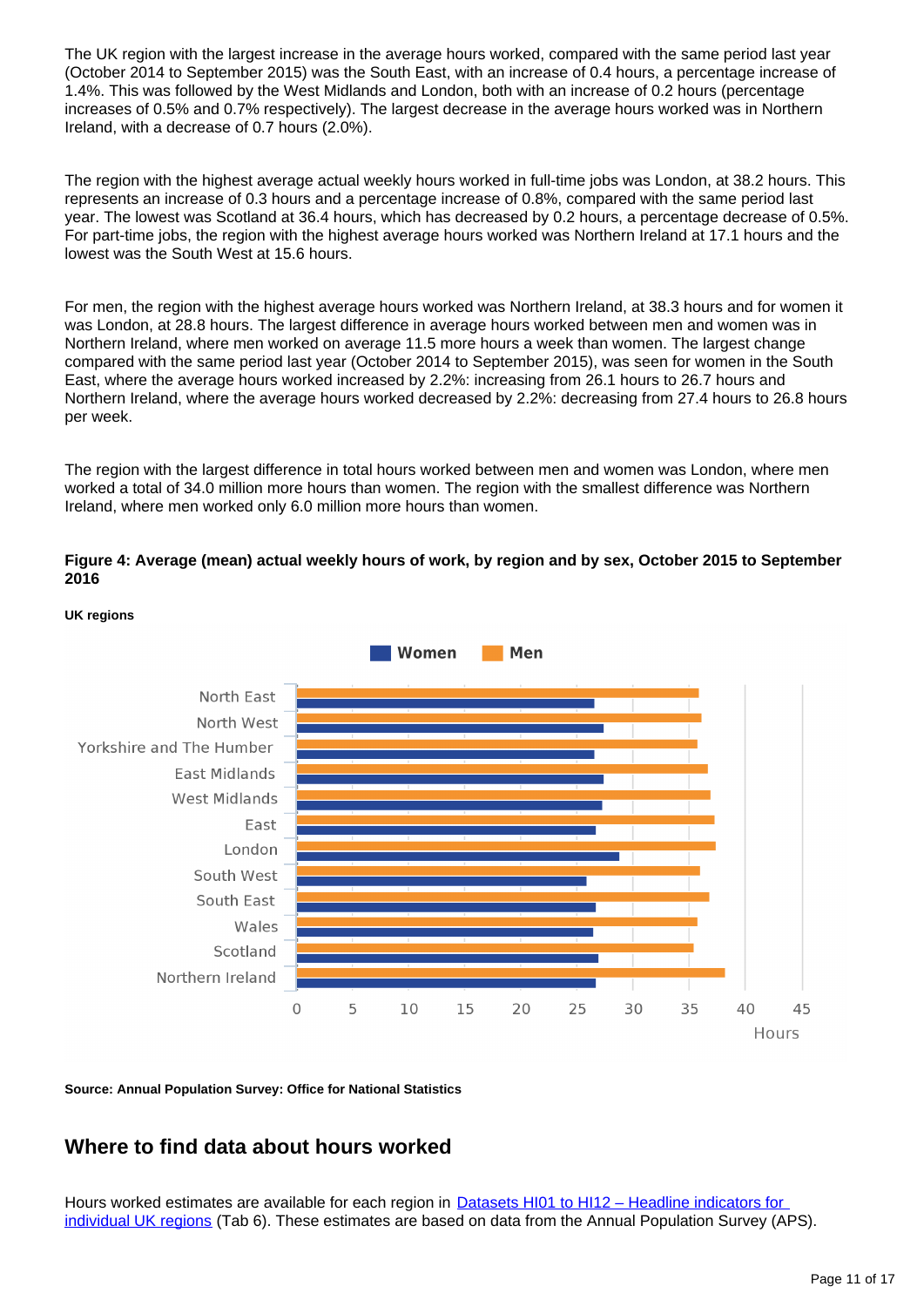The national data is also available at the UK labour market statistical bulletin in Datasets Hour1-Actual weekly [hours worked \(seasonally adjusted\)](http://www.ons.gov.uk/employmentandlabourmarket/peopleinwork/earningsandworkinghours/datasets/actualweeklyhoursworkedseasonallyadjustedhour01sa) and [Hour2–Usual weekly hours worked \(seasonally adjusted\)](http://www.ons.gov.uk/employmentandlabourmarket/peopleinwork/earningsandworkinghours/datasets/usualweeklyhoursworkedseasonallyadjustedhour02sa). These estimates are based on data from the Labour Force Survey (LFS).

## <span id="page-11-0"></span>**8 . Unemployment**

Unemployment measures people without a job who have been actively seeking work within the last 4 weeks and are available to start work within the next 2 weeks.

A [Glossary of Labour Market terms](https://www.ons.gov.uk/employmentandlabourmarket/peopleinwork/employmentandemployeetypes/methodologies/aguidetolabourmarketstatistics#glossary) is also available.

### **Regional unemployment**

Regional estimates for the unemployment rate are quite volatile, which needs to be allowed for when considering the pattern of change over time.

The unemployment rate for people aged 16 and over for the UK was 4.7%, for the period November 2016 to January 2017. This has decreased by 0.1 percentage points compared with the previous period (August to October 2016).

The UK region with the highest unemployment rate was the North East at 6.8%. This was also the region with the highest rate for the same period last year at 7.8%. The next highest rates were seen in Northern Ireland, at 5.7%, the West Midlands and London, both at 5.6%. The region with the lowest rate was the South East at 3.5%, followed by the South West at 3.6%.

Allowing for some individual volatility, the overall pattern for the last few years has been for gently falling unemployment rates.

The region with the largest decrease in the unemployment rate on the previous period (August to October 2016), was Scotland at 0.6 percentage points, followed by the North West at 0.5 percentage points.

The largest increase in the unemployment rate on the previous period (August to October 2016), was seen in the North East and West Midlands, both at 0.3 percentage points.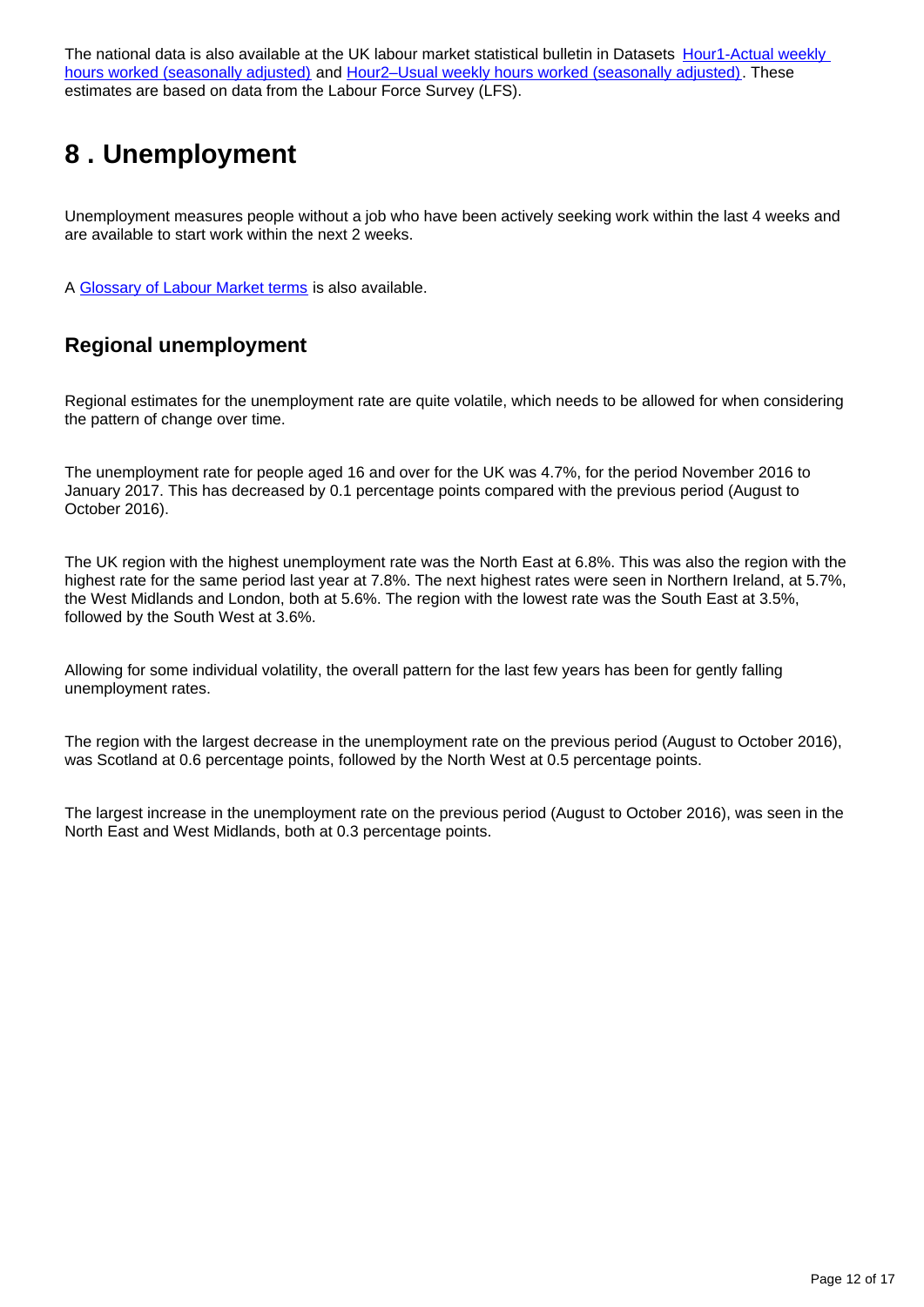#### **Figure 5: Unemployment rates by region, seasonally adjusted, November 2016 to January 2017**





#### **Source: Labour Force Survey: Office for National Statistics**

The majority of regions are showing decreases in the unemployment rate compared with a year ago, with the exception of the East of England and West Midlands, which increased by 0.8 and 0.1 percentage points respectively. The largest decreases were in Scotland at 1.4 percentage points, followed by the North East, at 1.0 percentage points.

We are currently unable to produce the interactive chart relating to unemployment rate by government region, due to compatibility issues. We aim to develop an improved version of this in the near future.

#### **Where to find data about unemployment**

Unemployment estimates are available for each region in [Dataset HI00 – Headline LFS indicators for all UK](http://www.ons.gov.uk/employmentandlabourmarket/peopleinwork/employmentandemployeetypes/datasets/headlinelabourforcesurveyindicatorsforallregionshi00)  [regions](http://www.ons.gov.uk/employmentandlabourmarket/peopleinwork/employmentandemployeetypes/datasets/headlinelabourforcesurveyindicatorsforallregionshi00) and [HI01 to HI12 – Headline indicators for individual UK regions](http://www.ons.gov.uk/employmentandlabourmarket/peopleinwork/employmentandemployeetypes/bulletins/regionallabourmarket/jan2017/relateddata/) (Tab 2(2)), and Datasets LI01 to LI05 – [Local indicators for sub-regional areas of Great Britain](http://www.ons.gov.uk/employmentandlabourmarket/peopleinwork/employmentandemployeetypes/bulletins/regionallabourmarket/jan2017/relateddata/), for further estimate breakdowns by age or geographies.

These tables contain data produced from the Labour Force Survey (LFS) and Annual Population Survey (APS). A note in the section Understanding and working with Labour Market Statistics on the relationship between the LFS and APS entitled What is the relationship between the APS and the LFS? is included in this bulletin.

### <span id="page-12-0"></span>**9 . Economic inactivity**

Economically inactive people are not in employment but do not meet the internationally accepted definition of unemployment. This is because they have not been seeking work within the last 4 weeks and/or they are unable to start work within the next 2 weeks.

A [Glossary of Labour Market terms](https://www.ons.gov.uk/employmentandlabourmarket/peopleinwork/employmentandemployeetypes/methodologies/aguidetolabourmarketstatistics#glossary) is also available.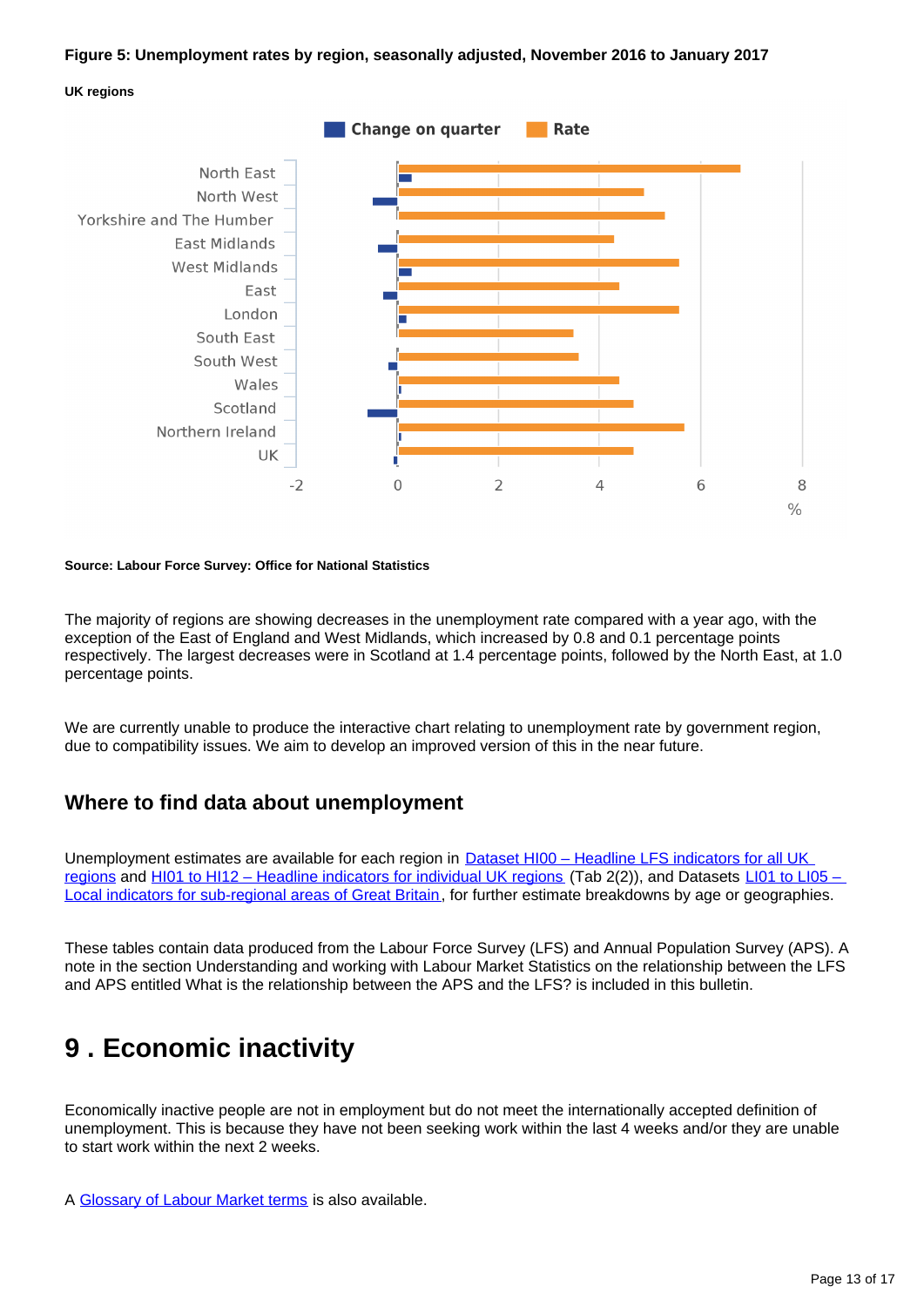### **Regional economic inactivity**

The economic inactivity rate for people aged from 16 to 64 for the UK was 21.6%, for the period November 2016 to January 2017. This is a decrease of 0.1 percentage points compared with the previous period (August to October 2016). The UK region with the highest rate was Northern Ireland at 26.2%, followed by the North East at 24.1%. The region with the lowest rate was the South East at 18.6%, followed by the South West at 18.8% and the East of England at 19.8%.

The region with the largest increase in the economic inactivity rate on the previous period (August to October 2016) was Yorkshire and The Humber, with an increase of 0.5 percentage points, followed by the West Midlands and the East of England, both with an increase of 0.2 percentage points. The South West had the largest decrease in the rate, of 0.8 percentage points, followed by the South East, with a decrease of 0.5 percentage points. There were 5 regions that saw no change in their inactivity rate, compared with the previous period.

Over the year from November 2015 to January 2016 to November 2016 to January 2017, the region with the largest increase in the economic inactivity rate was Scotland, with an increase of 1.9 percentage points, followed by the East of England, with an increase of 0.7 percentage points. The largest decrease in the rate was in the West Midlands, at 1.5 percentage points, followed by the East Midlands, at 1.1 percentage points.

Northern Ireland also had the highest economic inactivity rate at 26.5%, in the same period in 2016. The current rate is now 4.6 percentage points higher than the UK rate.

#### **Figure 6: Economic inactivity rate by region and comparison year-on-year, seasonally adjusted, November 2015 to January 2016 and November 2016 to January 2017**



**UK regions**

**Source: Labour Force Survey: Office for National Statistics**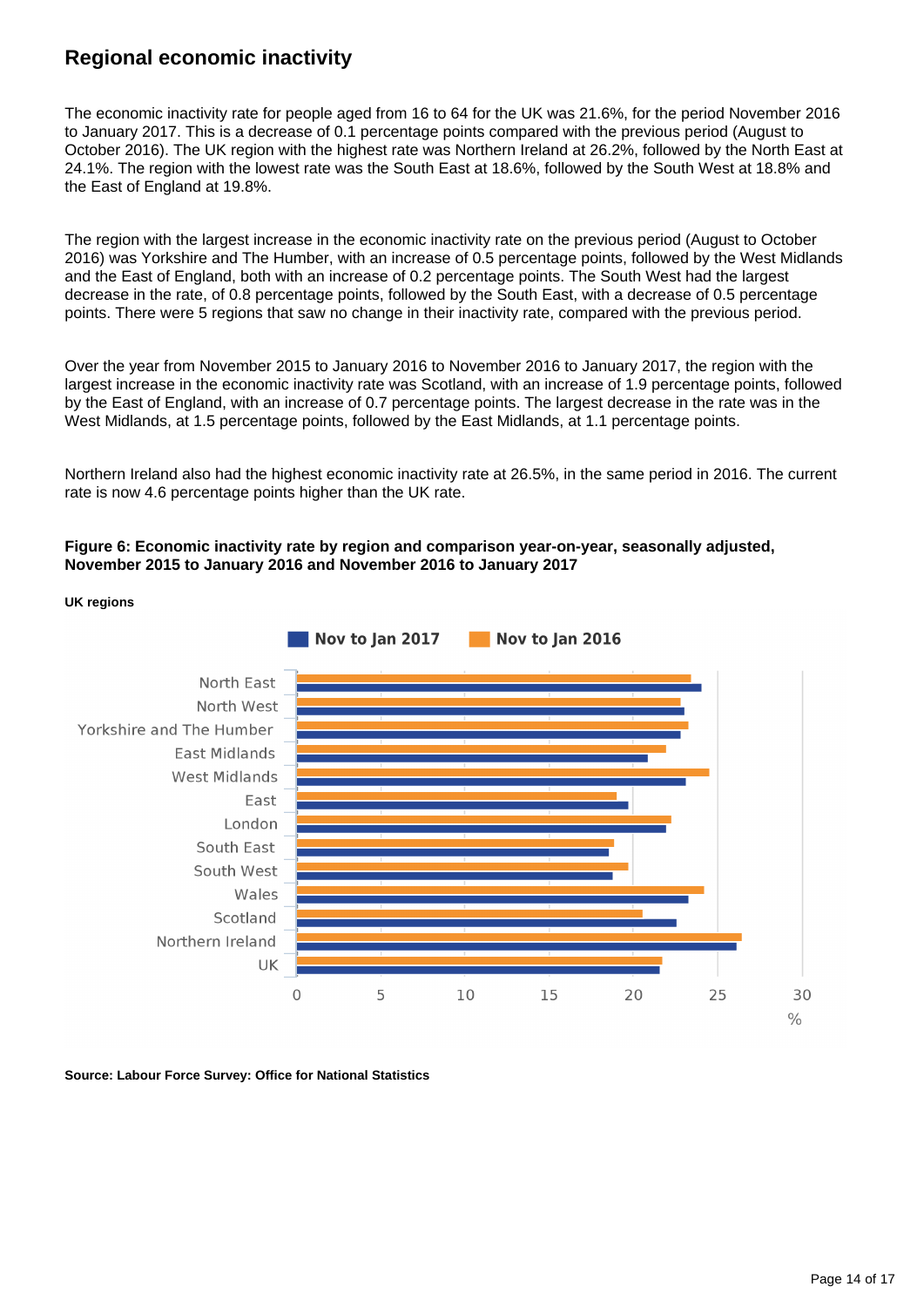### **Where to find data about economic inactivity**

Economic inactivity estimates are available for each region at Dataset HI00 – Headline LFS indicators for all UK [regions](http://www.ons.gov.uk/employmentandlabourmarket/peopleinwork/employmentandemployeetypes/datasets/headlinelabourforcesurveyindicatorsforallregionshi00) and [HI01 to HI12 – Headline indicators for individual UK regions](http://www.ons.gov.uk/employmentandlabourmarket/peopleinwork/employmentandemployeetypes/bulletins/regionallabourmarket/jan2017/relateddata/) (Tabs 10 and 11), and [Datasets LI01 to](http://www.ons.gov.uk/employmentandlabourmarket/peopleinwork/employmentandemployeetypes/bulletins/regionallabourmarket/jan2017/relateddata/)  [LI05 – Local indicators for sub-regional areas of Great Britain](http://www.ons.gov.uk/employmentandlabourmarket/peopleinwork/employmentandemployeetypes/bulletins/regionallabourmarket/jan2017/relateddata/) , for further estimate breakdowns by age, reason or geographies.

These tables contain data produced from the Labour Force Survey (LFS) and Annual Population Survey (APS). A note in the section Understanding and working with labour market statistics on the relationship between the LFS and APS entitled What is the relationship between the APS and the LFS? is included in this bulletin.

## <span id="page-14-0"></span>**10 . Local labour market indicators**

Local labour market indicators cover employment, unemployment, economic inactivity and jobs density, for subregional geographic areas such as local and unitary authorities, counties and regions in the UK for the most recent 12-month period available of the Annual Population Survey (APS). The jobs density of an area is the number of jobs per head, of resident population, aged 16 to 64.

### **Indicators from the Annual Population Survey (first published 18 January 2017)**

For the period October 2015 to September 2016, the local authorities with the highest employment rates in Great Britain were Stroud at 89.0%, Erewash at 88.3%, Epsom and Ewell at 87.7% and Selby at 87.2%. Rochdale is the local authority with the lowest rate at 61.7%, followed by Birmingham at 61.9% and Leicester at 62.5%. For the same period last year, the highest rates were in Rushmore at 88.0% and Winchester at 87.7%.

For the period October 2015 to September 2016, the local authorities with the highest unemployment rates in Great Britain were Birmingham at 9.4%, followed by Hartlepool at 9.3%. The local authorities with the lowest rates were Uttlesford at 2.0%, followed by Eden in Cumbria at 2.1% and South Northamptonshire, Harborough and Stratford-on-Avon, all at 2.2%. These were followed by a further 34 local authorities all under 3.0%. For the same period last year, there were 46 local authorities with a rate of less than 3.0%.

### **Jobs densities (first published 18 January 2017)**

The jobs density of an area is the number of jobs per head, of resident population, aged 16 to 64. In 2015, the highest jobs density in Great Britain was the City of London at 84.29 and the lowest was Lewisham at 0.40. Westminster (4.30) and Camden (2.23), both in London, were the next highest jobs densities. The highest jobs density outside London was the Isles of Scilly at 2.01. After Lewisham, the lowest jobs densities were East Renfrewshire at 0.43, followed by East Dunbartonshire at 0.45 and Waltham Forest at 0.46.

#### **Where to find data about local labour market indicators**

Annual Population Survey (APS) estimates are available at [Datasets LI01 to LI05 – Local indicators for sub](http://www.ons.gov.uk/employmentandlabourmarket/peopleinwork/employmentandemployeetypes/bulletins/regionallabourmarket/jan2017/relateddata/)[regional areas of Great Britain](http://www.ons.gov.uk/employmentandlabourmarket/peopleinwork/employmentandemployeetypes/bulletins/regionallabourmarket/jan2017/relateddata/) and Claimant Count estimates are available at [Datasets CC01 – Claimant Count](http://www.ons.gov.uk/employmentandlabourmarket/peoplenotinwork/unemployment/datasets/claimantcountbyunitaryandlocalauthorityexperimental)  [by unitary and local authority](http://www.ons.gov.uk/employmentandlabourmarket/peoplenotinwork/unemployment/datasets/claimantcountbyunitaryandlocalauthorityexperimental) and [CC02 – Claimant Count by parliamentary constituency](http://www.ons.gov.uk/employmentandlabourmarket/peoplenotinwork/unemployment/datasets/claimantcountbyparliamentaryconstituencyexperimental) , [CC02.1 – Claimant](https://www.ons.gov.uk/employmentandlabourmarket/peopleinwork/employmentandemployeetypes/datasets/cc021regionallabourmarketclaimantcountforscottishparliamentaryconstituenciesexperimental)  [Count for constituencies of the Scottish Parliament](https://www.ons.gov.uk/employmentandlabourmarket/peopleinwork/employmentandemployeetypes/datasets/cc021regionallabourmarketclaimantcountforscottishparliamentaryconstituenciesexperimental), and [CC03 – Claimant Count for Local Enterprise Partnerships](https://www.ons.gov.uk/employmentandlabourmarket/peopleinwork/employmentandemployeetypes/datasets/cc03regionallabourmarketclaimantcountforlocalenterprisepartnershipsexperimental) in this statistical bulletin.

These tables contain data produced from the APS. A note in the section Understanding and working with labour market statistics entitled What is the relationship between the APS and the LFS? is included in this bulletin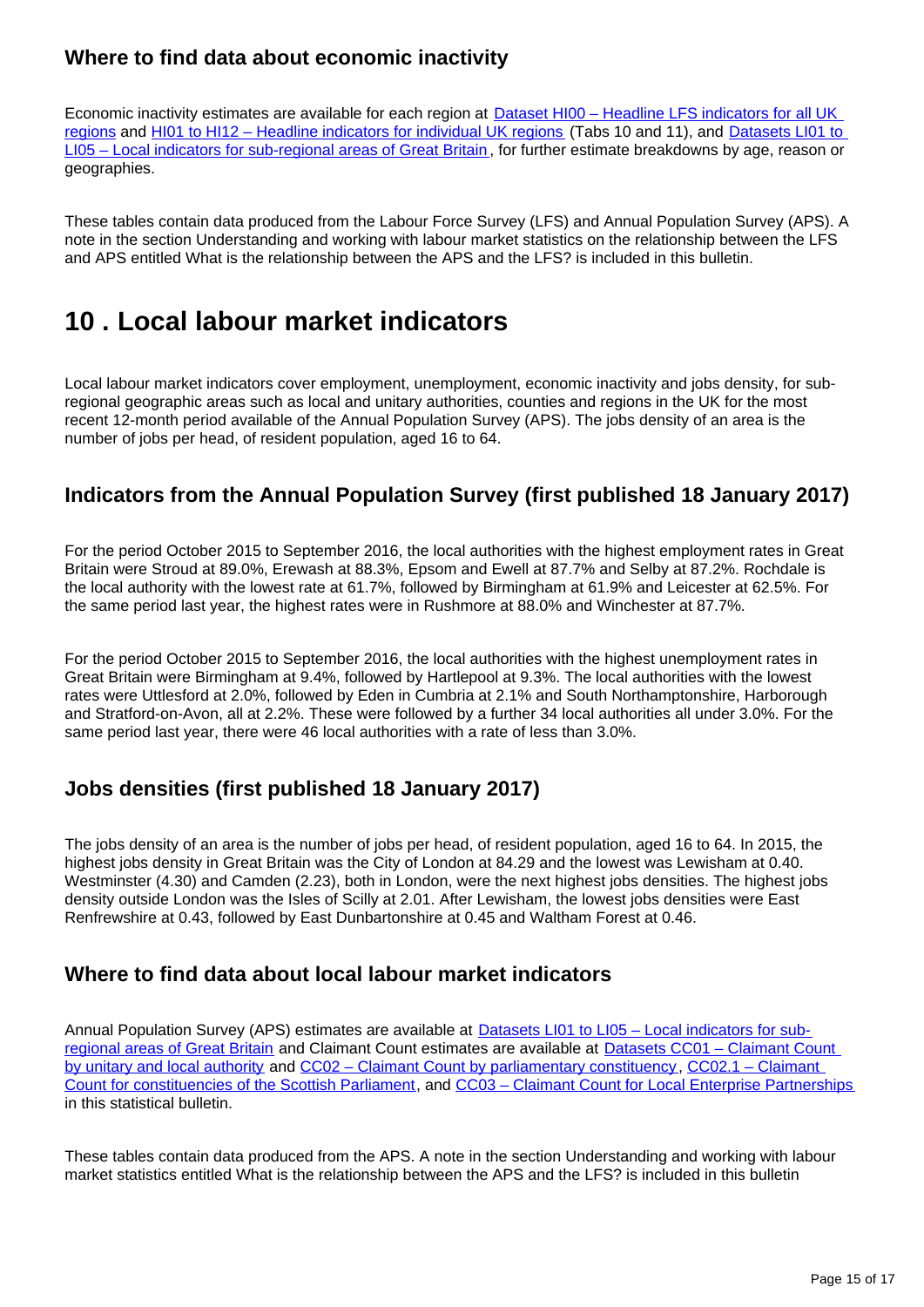## <span id="page-15-0"></span>**11 . Where to find more information about labour market statistics**

### **Other datasets within the regional labour market release:**

- [Guide to tables in regional labour market statistical bulletin](http://www.ons.gov.uk/employmentandlabourmarket/peopleinwork/employmentandemployeetypes/datasets/guidetotablesinregionallabourmarketstatisticalbulletin)
- [Summary of headline indicators \(S01\)](http://www.ons.gov.uk/employmentandlabourmarket/peopleinwork/employmentandemployeetypes/datasets/nationallabourmarketsummarybyregions01)
- [Sampling variability and revisions summary \(S02\)](http://www.ons.gov.uk/employmentandlabourmarket/peopleinwork/employmentandemployeetypes/datasets/samplingvariabilityandrevisionssummaryforregionallabourmarketstatisticss02)
- [Model-based estimates of unemployment \(M01\)](http://www.ons.gov.uk/employmentandlabourmarket/peoplenotinwork/unemployment/datasets/modelledunemploymentforlocalandunitaryauthoritiesm01)
- [Estimates of employment by age \(experimental statistics\) \(X01\)](http://www.ons.gov.uk/employmentandlabourmarket/peopleinwork/employmentandemployeetypes/datasets/regionalemploymentbyagex01)
- [Estimates of unemployment by age \(experimental statistics\) \(X02\)](http://www.ons.gov.uk/employmentandlabourmarket/peoplenotinwork/unemployment/datasets/regionalunemploymentbyagex02)
- [Estimates of economic inactivity by age \(experimental statistics\) \(X03\)](http://www.ons.gov.uk/employmentandlabourmarket/peoplenotinwork/unemployment/datasets/regionalinactivitybyagex03)
- [Regional public and private sector employment \(RPUB1\)](http://www.ons.gov.uk/employmentandlabourmarket/peopleinwork/employmentandemployeetypes/datasets/regionalpublicandprivateemployment)

#### **Other regularly published labour market releases:**

- [UK Labour Market statistics](http://www.ons.gov.uk/employmentandlabourmarket/peopleinwork/employmentandemployeetypes/bulletins/uklabourmarket/previousReleases)
- [Public sector employment](http://www.ons.gov.uk/employmentandlabourmarket/peopleinwork/publicsectorpersonnel/bulletins/publicsectoremployment/previousReleases)
- [Young people not in education, employment or training \(NEET\)](http://www.ons.gov.uk/employmentandlabourmarket/peoplenotinwork/unemployment/bulletins/youngpeoplenotineducationemploymentortrainingneet/previousReleases)
- [Labour Productivity](http://www.ons.gov.uk/employmentandlabourmarket/peopleinwork/labourproductivity/bulletins/labourproductivity/previousReleases)
- [Annual Survey of Hours and Earnings \(ASHE\)](http://www.ons.gov.uk/employmentandlabourmarket/peopleinwork/earningsandworkinghours/bulletins/annualsurveyofhoursandearnings/previousReleases)
- **[Business Register and Employment Survey \(BRES\)](http://www.ons.gov.uk/employmentandlabourmarket/peopleinwork/employmentandemployeetypes/bulletins/businessregisterandemploymentsurveybresprovisionalresults/previousReleases)**
- [regional and local area statistics are also available at NOMIS®](http://www.nomisweb.co.uk/)

We have also produced:

- [ad hoc data and analysis related to employment and employee types](https://www.ons.gov.uk/employmentandlabourmarket/peopleinwork/employmentandemployeetypes/publications)
- [methodological articles related to employment and employee types](https://www.ons.gov.uk/employmentandlabourmarket/peopleinwork/employmentandemployeetypes/topicspecificmethodology)

### **Historic articles published in Economic and Labour Market Review and Labour Market Trends**

Articles about labour market statistics were published in Labour Market Trends (up until 2006) and in Economic and Labour Market Review (from 2007 to 2011). Editions of [Labour Market Trends](http://www.ons.gov.uk/ons/rel/lms/labour-market-trends--discontinued-/index.html) are available from July 2001 until January 2006, when the publication was discontinued. Editions of [Economic and Labour Market Review](http://www.ons.gov.uk/ons/rel/elmr/economic-and-labour-market-review/index.html) are available from the first edition, published in February 2007, up until the last edition, published in May 2011.